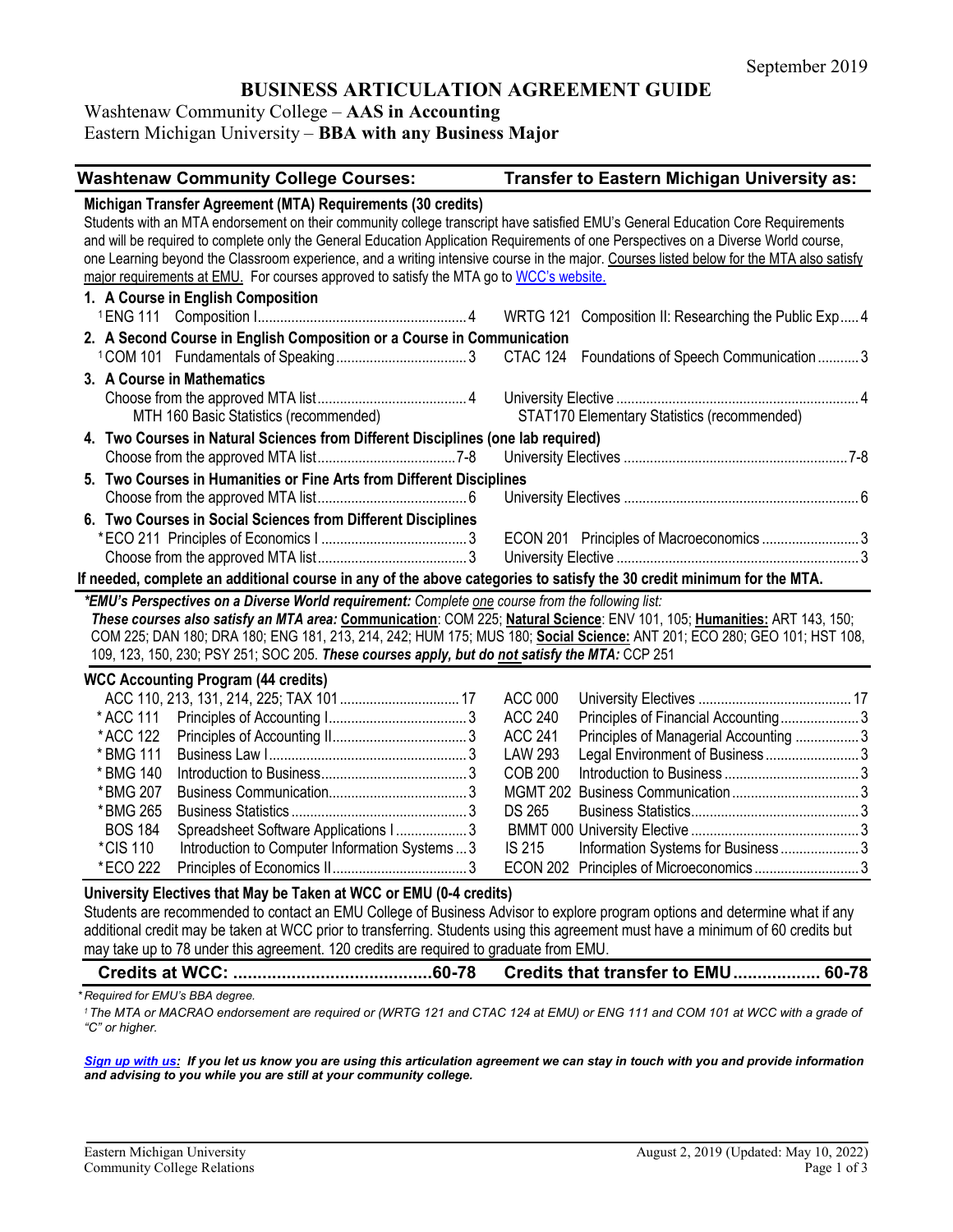# **BUSINESS ARTICULATION AGREEMENT GUIDE**

Washtenaw Community College – **AAS in Accounting**

Eastern Michigan University – **BBA with any Business Major**

## **Completion of EMU's BBA Program**

**Major Requirements (39-48 credits)**

## **Business Core (15 credits)**

| MGMT 386 Organizational Behavior & Theory3         |
|----------------------------------------------------|
| OM 374 Introduction to Production/Operations Mgmt3 |
|                                                    |

## **Discipline Requirements (24-33 credits)**

Students may complete discipline requirements in any of the following areas:

accounting, accounting information systems, computer information systems, economics, entrepreneurship, general business, marketing, management, finance, supply chain management

**Note:** Each student must complete a writing intensive course as part of the major. Consult your advisor for course options.

## **LBC Requirement**

One Learning beyond the Classroom (LBC) course or noncredit experience must be completed at EMU. Consult College of Business advisor for options.

## **University Electives (3-21 credits)**

Complete enough additional electives to bring the credits at EMU to 42 credits and the total credits for the program to 124 credits.

## **Sample Sequence for completing the program:**

*Students following this agreement have the option of selecting any of the following disciplines to complete the BBA: accounting, computer information systems, economics, entrepreneurship, general business, marketing, management, finance, or supply chain management. The recommended course sequence for each discipline can be obtained from the COB Advising Center.* 

| <b>First Semester</b>                     | 12-15 credits |
|-------------------------------------------|---------------|
|                                           |               |
|                                           |               |
|                                           |               |
|                                           |               |
| <b>Second Semester</b>                    | 12-15 credits |
|                                           |               |
|                                           |               |
| Discipline Requirements or Electives  6-9 |               |

| <b>Third Semester</b> | 12-15 credits |
|-----------------------|---------------|
|                       |               |
|                       |               |

| <b>Fourth Semester</b> | 6-15 credits |
|------------------------|--------------|
|                        |              |

*\*The minimum credits required to graduate is 120 but the total will vary depending on the business discipline completed at EMU and the program completed at WCC. If enough credits are not transferred, additional credits will need to be completed at EMU to satisfy the minimum required for graduation.*